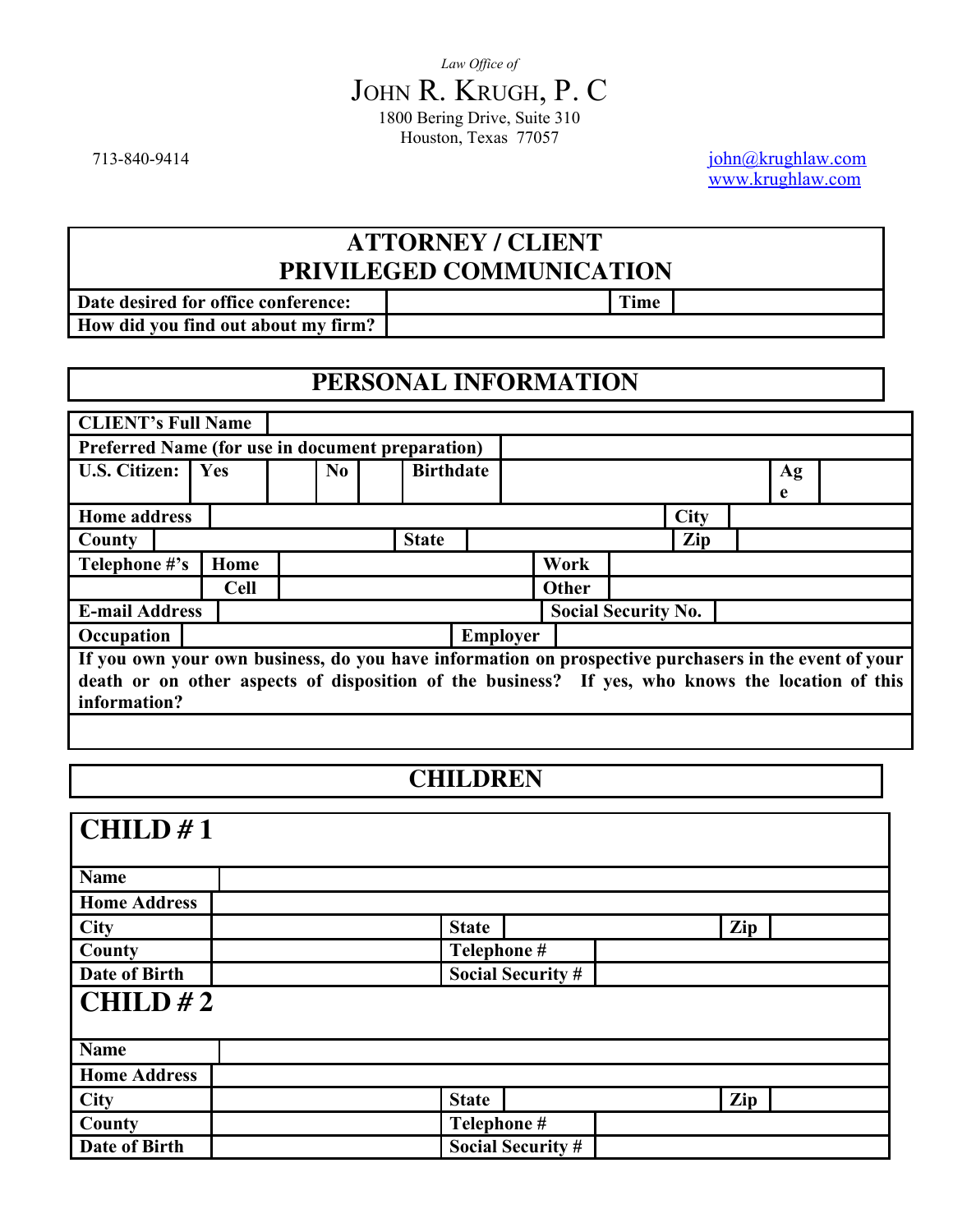| $\overline{\text{CHILD}}$ #3 |                          |     |
|------------------------------|--------------------------|-----|
|                              |                          |     |
| <b>Name</b>                  |                          |     |
| <b>Home Address</b>          |                          |     |
| <b>City</b>                  | <b>State</b>             | Zip |
| County                       | Telephone #              |     |
| Date of Birth                | <b>Social Security #</b> |     |
| CHILD#4                      |                          |     |
|                              |                          |     |
| <b>Name</b>                  |                          |     |
| <b>Home Address</b>          |                          |     |
| <b>City</b>                  | <b>State</b>             | Zip |
| County                       | Telephone #              |     |
| Date of Birth                | <b>Social Security #</b> |     |

| <b>DEPENDENTS</b> (other than children) |  |              |              |  |                      |     |
|-----------------------------------------|--|--------------|--------------|--|----------------------|-----|
| #1                                      |  | Relationship |              |  |                      |     |
| <b>Name</b>                             |  |              |              |  | <b>Date of Birth</b> |     |
| <b>Home Address</b>                     |  |              |              |  |                      |     |
| <b>City</b>                             |  |              | <b>State</b> |  |                      | Zip |
| County                                  |  |              | Telephone #  |  |                      |     |
| #2                                      |  | Relationship |              |  |                      |     |
| <b>Name</b>                             |  |              |              |  | <b>Date of Birth</b> |     |
| <b>Home Address</b>                     |  |              |              |  |                      |     |
| <b>City</b>                             |  |              | <b>State</b> |  |                      | Zip |
| County                                  |  |              | Telephone #  |  |                      |     |

| <b>BENEFICIARIES</b><br>(other than those listed above, including charities) |             |              |             |                          |  |                 |  |     |
|------------------------------------------------------------------------------|-------------|--------------|-------------|--------------------------|--|-----------------|--|-----|
| #1                                                                           |             | Relationship |             |                          |  |                 |  |     |
|                                                                              |             |              |             |                          |  |                 |  |     |
| <b>Name</b>                                                                  |             |              |             |                          |  |                 |  |     |
| <b>Home Address</b>                                                          |             |              |             |                          |  |                 |  |     |
| <b>City</b>                                                                  |             |              |             | <b>State</b>             |  |                 |  | Zip |
| County                                                                       | Telephone # |              |             |                          |  | $\text{Fax} \#$ |  |     |
| Date of Birth                                                                |             |              |             | <b>Social Security #</b> |  |                 |  |     |
| #2                                                                           |             | Relationship |             |                          |  |                 |  |     |
|                                                                              |             |              |             |                          |  |                 |  |     |
| <b>Name</b>                                                                  |             |              |             |                          |  |                 |  |     |
| <b>Home Address</b>                                                          |             |              |             |                          |  |                 |  |     |
| <b>City</b>                                                                  |             |              |             | <b>State</b>             |  |                 |  | Zip |
| County                                                                       |             |              | Telephone # |                          |  | $\text{Fax} \#$ |  |     |
| Date of Birth                                                                |             |              |             | <b>Social Security #</b> |  |                 |  |     |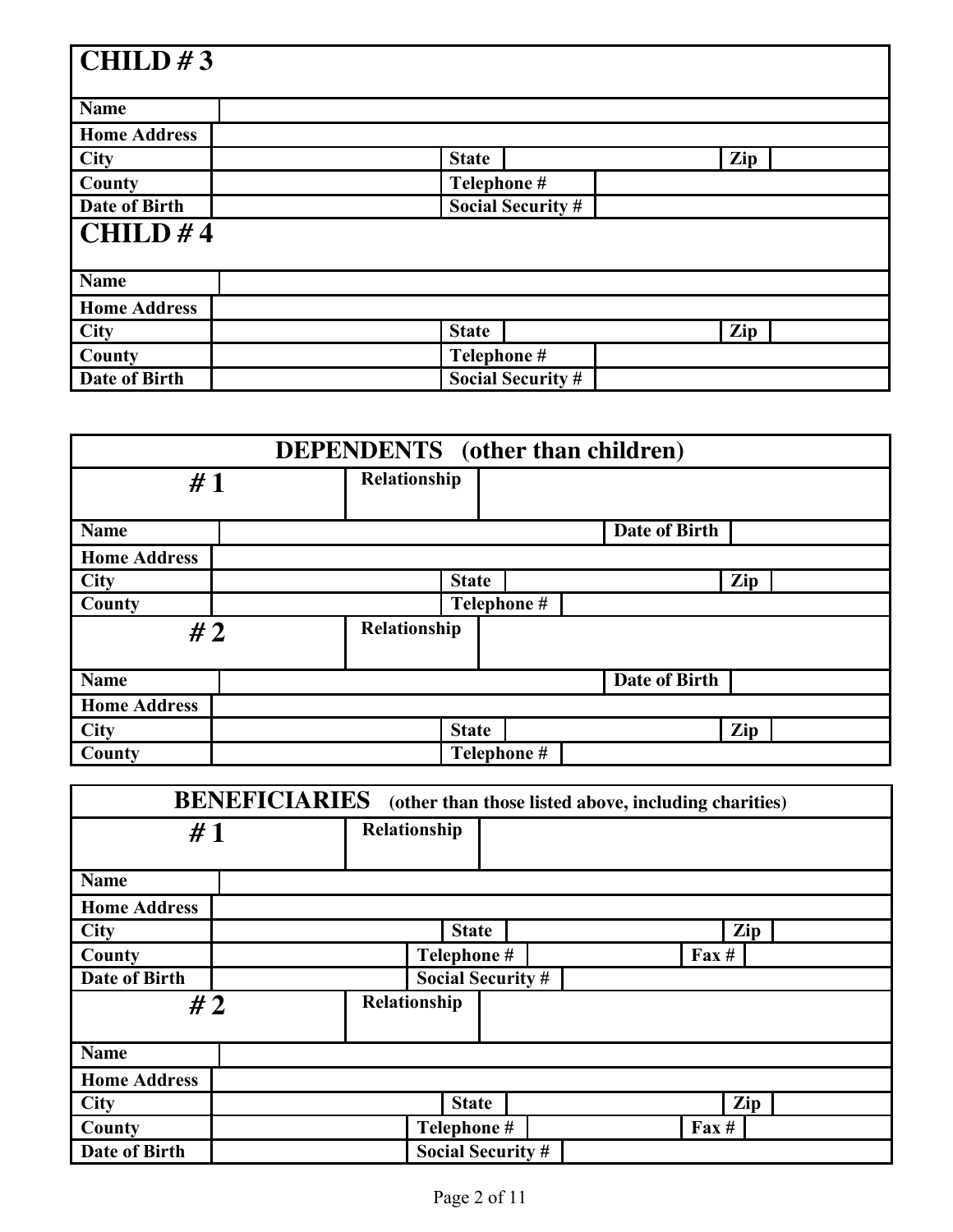# **DISPOSITION OF ESTATE**

**a. Upon Client's Death**

**b. Should client die prematurely and there are minor children, should children's interest be held in a Minor's Trust for their benefit until a certain age? If yes, at what age(s) should distribution(s) occur?**

**c. If your immediate family (e.g. children, grandchildren, etc.) were all to be deceased, to whom would you wish your property to pass (for example, you might want to have it go one-half to your heirs, or to a charity or charities, etc.)**

**d. Special provisions with respect to any specific properties?**

**e. Do you wish to make bequests to your church, synagogue or to any other charitable organization?**

**f. Do you expect to inherit in the near future any property or are you presently a beneficiary of a trust?**

**g. Do you wish to have a directive prepared expressing your desire that your life not be artificially prolonged in the event of an incurable/terminal condition? (Also known as a Living Will).**

## **DEFINITIONS**

**EXECUTOR - An individual (surviving spouse, family member) and/or entity (bank/trust company) that is charged with the responsibility of winding up the affairs of the deceased i.e., dealing with the IRS, creditors, and probate court.**

**TRUSTEE - An individual and/or entity that manages the assets left in trust for the benefit of dependents of the decedent, makes investments and distributes income/principal to the beneficiary.**

**GUARDIAN - An individual or individuals that care for minor children until they reach majority (18 in Texas). Such individuals do not necessarily have to be the same individuals that manage the trust assets left in trust for dependents.**

**DURABLE POWER OF ATTORNEY AGENT - ("DPOA") An individual or entity that manages your financial affairs on your behalf in the event of your disability.**

**MEDICAL POWER OF ATTORNEY AGENT - ("MPOA") An individual that makes health care decisions on your behalf in the event you are unable to make them for yourself.**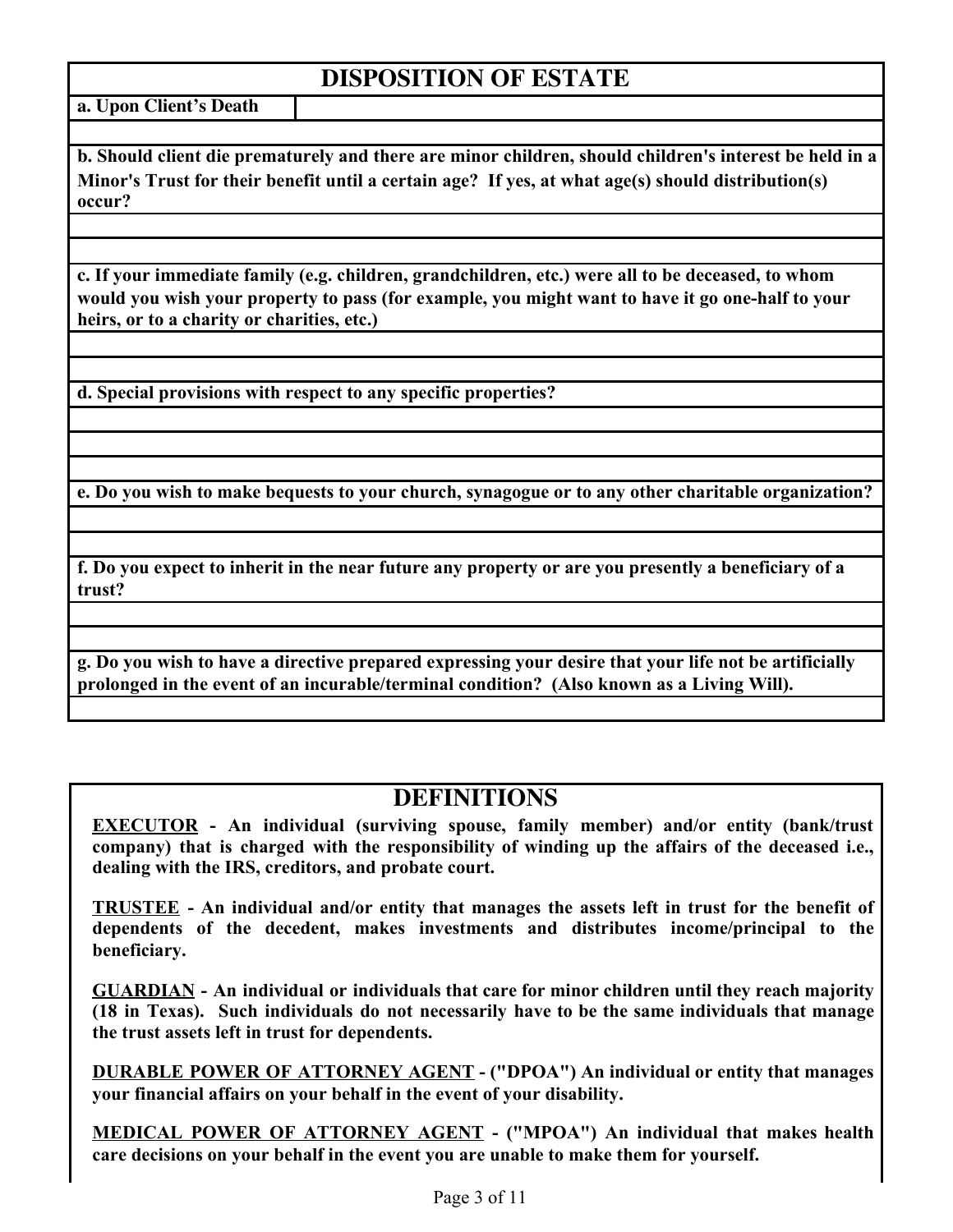**HIPAA PATIENT AUTHORIZATION – ("HIPAA") Authorizes medical care providers and all entities covered by HIPAA to provide and discuss your protected medical information with your family and/or friends who are designated in this authorization in order to allow you to obtain their advice and assistance.**

## **SELECTION OF REPRESENTATIVES**

**List below the names of the persons (or bank) that you wish to serve in the capacities indicated. We will discuss the function of each representative in detail at our conference. EXECUTOR (s)**

- **Alternate (s) # 1**
- **Alternate (s) # 2**
- **Alternate (s) # 3**

## **TRUSTEE (s)**

- **Alternate (s) # 1 Alternate (s) # 2**
- **Alternate (s) # 3**

| <b>GUARDIAN</b> (s) |  |  |
|---------------------|--|--|
| Alternate (s) $#1$  |  |  |
| Alternate (s) $#2$  |  |  |
| Alternate (s) $#3$  |  |  |
| Alternate (s) $#4$  |  |  |
| Alternate (s) $# 5$ |  |  |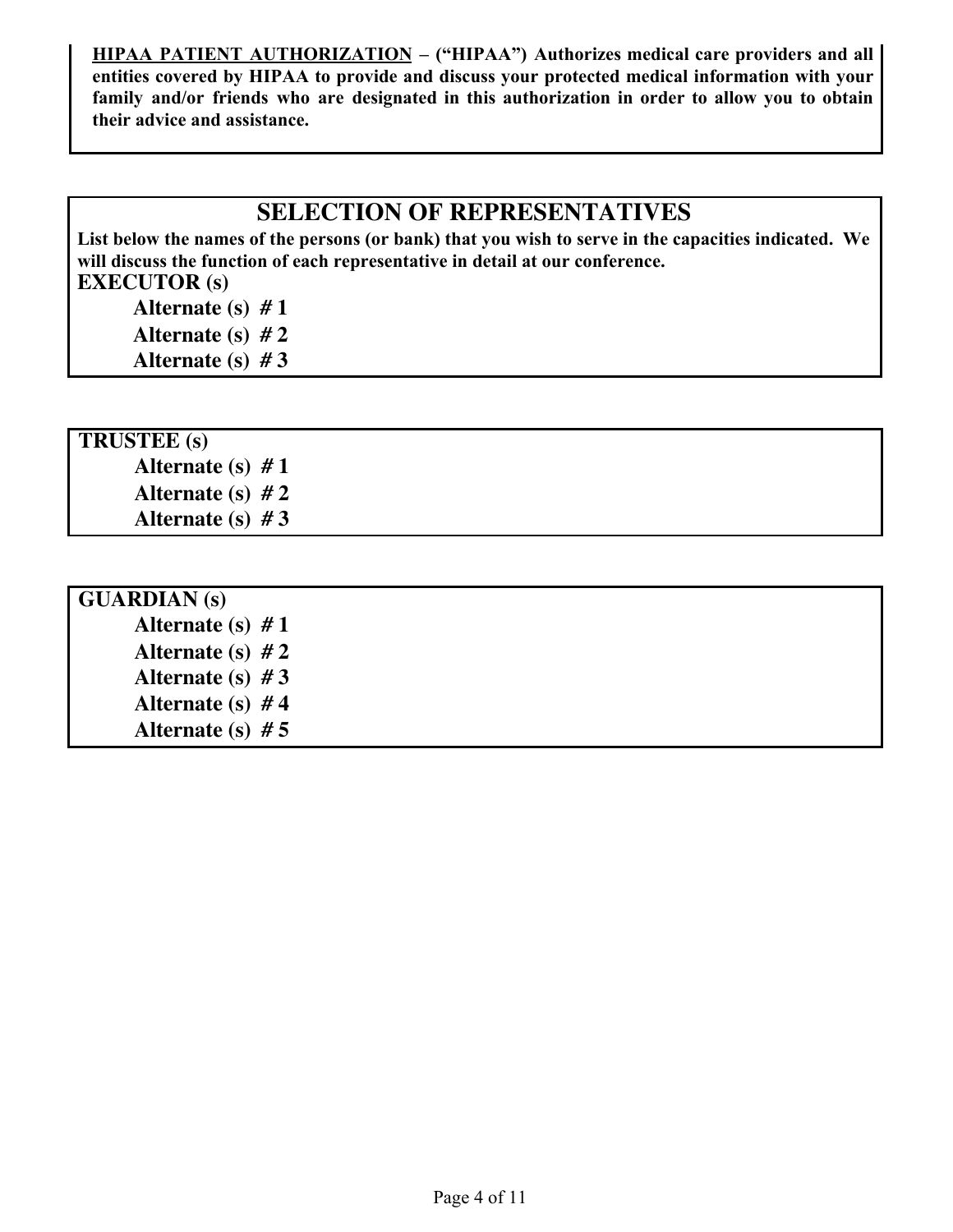**General Power of Attorney AGENT Address ALTERNATE(s) # 1 Address ALTERNATE(s) # 2 Address ALTERNATE(s) # 3 Address Medical Power of Attorney AGENT Phone # Address ALTERNATE(s) # 1**

**ALTERNATE(s) # 3 Phone # Address**

**ALTERNATE(s) # 2**

**Phone # Address**

**Phone # Address**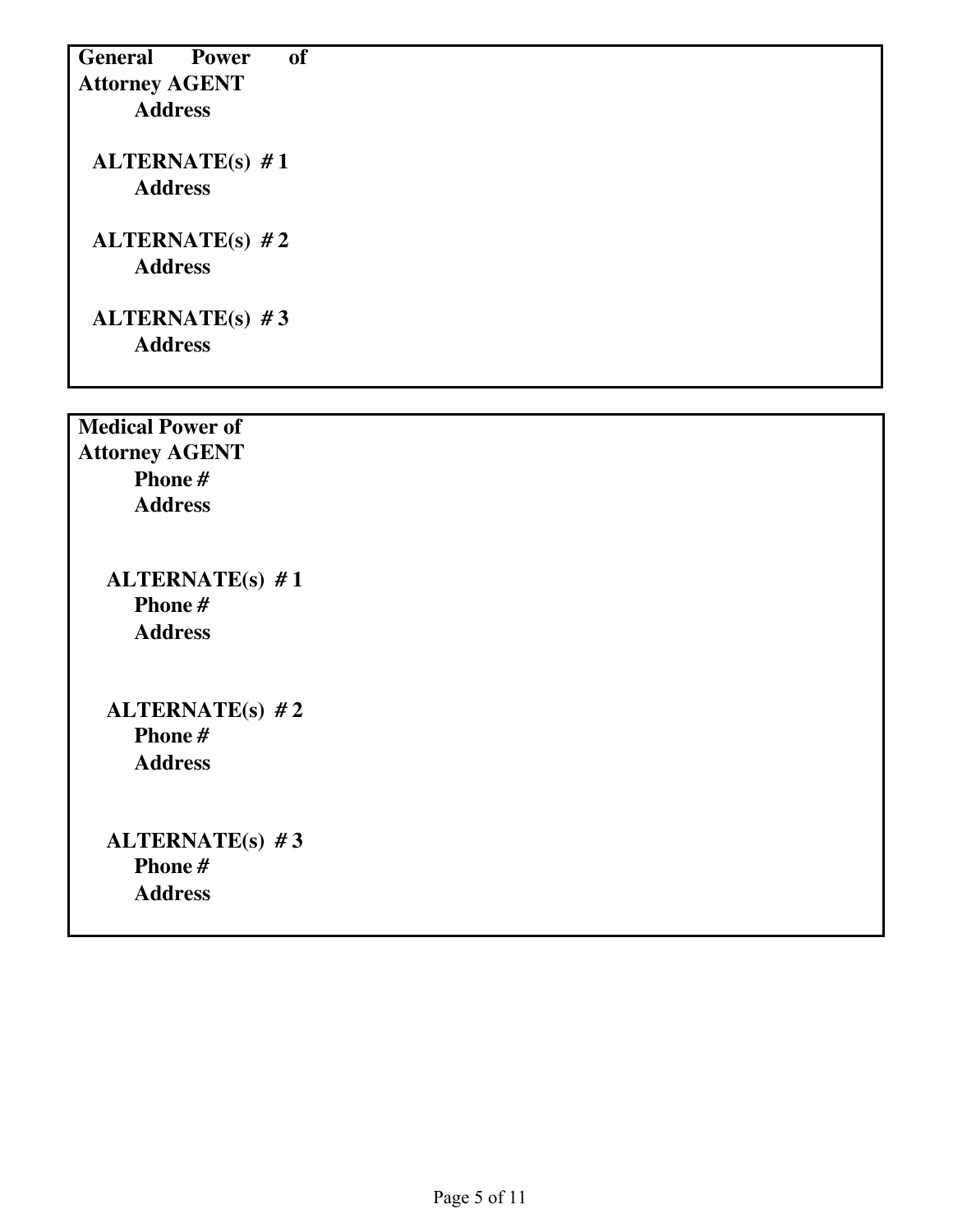**HIPAA Release to: Phone # Address**

> **ALTERNATE(s) # 1 Phone # Address**

> **ALTERNATE(s) # 2 Phone # Address**

> **ALTERNATE(s) # 3 Phone # Address**

# **SUMMARY OF VALUES**

**(List Detail of Assets on Pages That Follow)**

## **ASSETS AMOUNTS\***

#### **Cash/Liquid Assets** \$ Notes Receivable<br> **Bonds**<br> **S**<br>
Real Estate<br> **Corporate Business Interests**<br> **S Bonds**  $\qquad$   $\qquad$ **Real Estate Corporate Business Interests Stocks / Mutual Funds** \$ **Retirement Plans (IRA, 401(k), etc)**  $\mathbf S$ **Sole Proprietorship Interests** \$ **Farm and Ranch Interests** \$ **Oil and Gas Interests** \$ **Anticipated Inheritance, Gift, or Lawsuit judgment**  $\mathbf S$ **Personal Effects and Other Assets** \$ Life Insurance Face Amounts \$ **Partnership Interests** \$<br>Other Assets \$ **Other Assets** \$

**TOTAL ASSETS**

# **LIABILITIES AMOUNTS\***

Loans **Payable** \$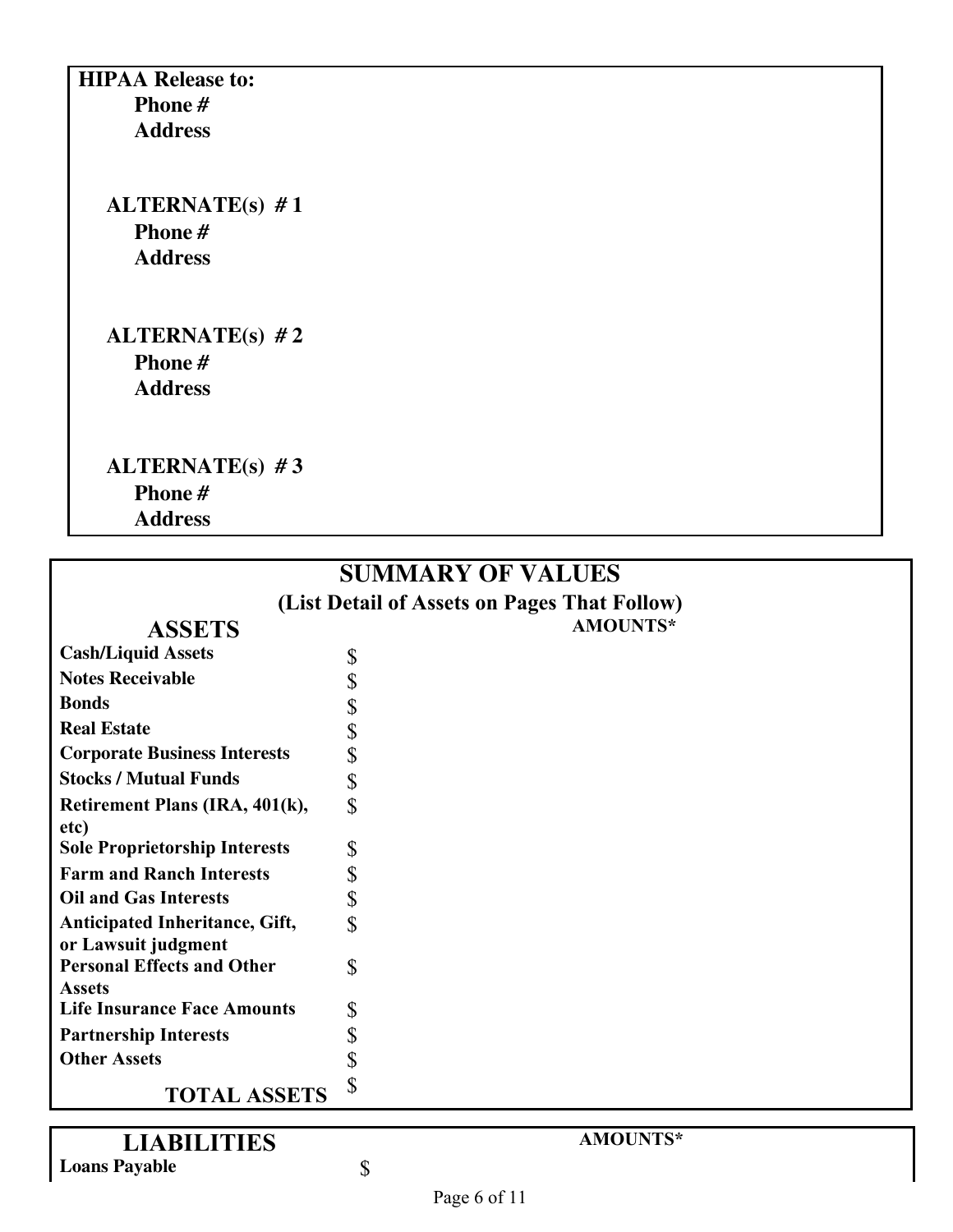| <b>Accounts Payable</b>              |                                                                          |
|--------------------------------------|--------------------------------------------------------------------------|
| <b>Real Estate Mortgages Payable</b> |                                                                          |
| <b>Contingent Liabilities</b>        |                                                                          |
| <b>Loans Against Life Insurance</b>  |                                                                          |
| <b>Unpaid Taxes</b>                  |                                                                          |
| <b>Other Obligations</b>             |                                                                          |
|                                      |                                                                          |
|                                      |                                                                          |
| <b>TOTAL LIABILITIES</b>             | <b>S</b>                                                                 |
| <b>NET ESTATE</b>                    | - S                                                                      |
|                                      | *Joint Tenancy (JT), Tenancy in Common (TC) and Community Property (CP). |
|                                      |                                                                          |
|                                      | RRARRRHITARI (IRIAN)                                                     |

# **PROPERTY INFORMATION**

**In whose name?**

**Safe Deposit Box No.** 

|                                                                              |                        | <b>CASH/LIQUID ASSETS</b> |                   |                        |
|------------------------------------------------------------------------------|------------------------|---------------------------|-------------------|------------------------|
| <b>Name of Institution</b><br>Type *                                         |                        | Acct. No.                 | Owner **          | <b>Amount</b>          |
|                                                                              |                        |                           |                   |                        |
|                                                                              |                        |                           |                   |                        |
| * Checking Account (CA), Savings Account (SA), Certificates of Deposit (CD). |                        |                           |                   |                        |
| ** Client (C), Jointly (JT), or Tenants in Common (TC).                      |                        |                           |                   |                        |
|                                                                              |                        | <b>NOTES RECEIVABLE</b>   |                   |                        |
| <b>Name of Debtor</b>                                                        | Date of Note Date Note |                           | Owed To*          | <b>Current</b>         |
|                                                                              |                        | Due                       |                   | <b>Balance</b><br>Owed |
|                                                                              |                        |                           |                   |                        |
|                                                                              |                        |                           |                   |                        |
|                                                                              |                        |                           |                   |                        |
| * Client (C), Jointly (JT), or Tenants in Common (TC).                       |                        |                           |                   |                        |
|                                                                              |                        | <b>BONDS</b>              |                   |                        |
| <b>Description (U.S. Savings)</b>                                            | Owner *                |                           | <b>Face Value</b> |                        |
| <b>Bonds, Corporate, Municipal,</b><br>etc.)                                 |                        |                           |                   |                        |
|                                                                              |                        |                           |                   |                        |
|                                                                              |                        |                           |                   |                        |
|                                                                              |                        |                           |                   |                        |
| *Client (C), Jointly (JT), or Tenants in Common (TC).                        |                        |                           |                   |                        |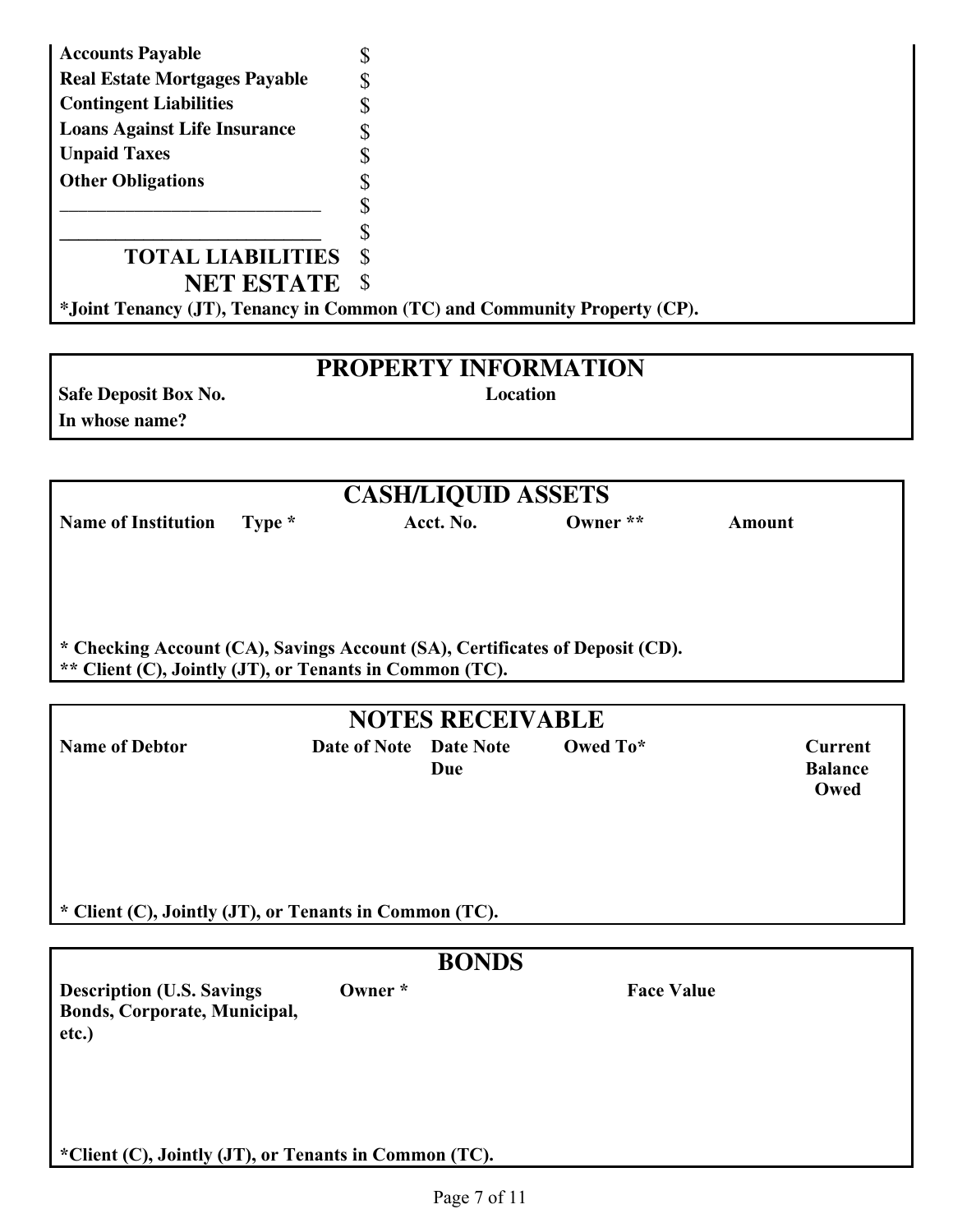## **RETIREMENT PLANS**

**Type of Plan \*** Owner **Beneficiary Value** 

**\*Individual Retirement (IRA), Employer Thrift (Thrift), SEP, Employer Pension (Pension), Employer 401(k) (401k), ESOP.**

# **STOCKS / MUTUAL FUNDS**

**Please list all mutual stock funds & ownership in publicly owned corporations (stock traded on an exchange or over the counter). Stock owned in family or nonpublicly traded companies should be listed under the corporate business section. Corp. / Mutual Owner \* Number of** 

**Funds**

**Shares**

**Fair Market Value**

\*Client (C), Jointly (JT), or Tenants in Common (TC). If stock is owned either JT or TC, please furnish name and **relationship.**

If any of your shares are held in a street name account with your broker, please furnish us with: **Brokerage Firm**

**Broker**

**Exact Name and Number of Account**

## **REAL ESTATE**

| Where you have either a deeded or land contract interest (land or buildings that you own in partnership |              |                    |          |         |  |  |
|---------------------------------------------------------------------------------------------------------|--------------|--------------------|----------|---------|--|--|
| with someone else should be listed under the partnership section):                                      |              |                    |          |         |  |  |
| <b>General Description and / or</b>                                                                     | $O$ wner $*$ | <b>Fair Market</b> | Mortgage | Basis** |  |  |
| <b>Address</b>                                                                                          |              | Value              |          |         |  |  |

\*Client (C), Jointly (JT), or Tenants in Common (TC). If property owned either JT or TC, please furnish name **and relationship.**

Note: If two or more names are on deed or contract without stating type of ownership, please use "?".

\*\*Basis is price you paid for property plus any improvements you have made, less any depreciation you have taken **on your tax returns.**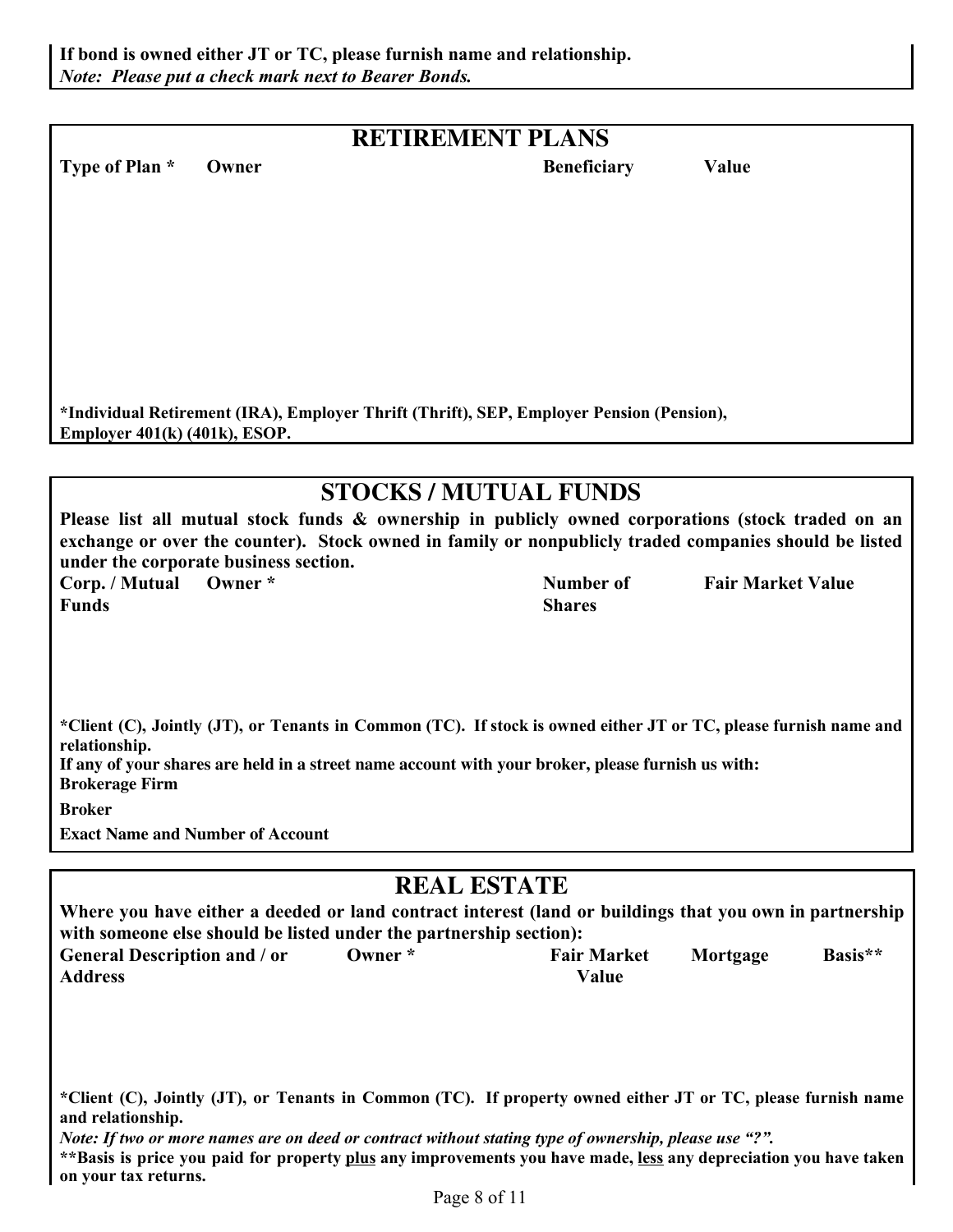|                                         |                              |                                                       | $\mathbf{N}\mathbf{0}$ |
|-----------------------------------------|------------------------------|-------------------------------------------------------|------------------------|
|                                         | <b>OIL AND GAS INTERESTS</b> |                                                       |                        |
| Owner *<br>interest, pooling agreement, |                              | Value                                                 |                        |
|                                         |                              |                                                       |                        |
| <b>FARM AND RANCH INTERESTS</b>         |                              |                                                       |                        |
|                                         |                              | *Client (C), Jointly (JT), or Tenants in Common (TC). |                        |

| <b>LIFE INSURANCE FACE AMOUNTS</b> |         |                                              |       |      |  |  |  |
|------------------------------------|---------|----------------------------------------------|-------|------|--|--|--|
| Type of Ins.                       | Company | <b>Beneficiary Upon</b><br><b>Your Death</b> | Owner | Cash |  |  |  |
|                                    |         |                                              |       |      |  |  |  |
|                                    |         |                                              |       |      |  |  |  |
|                                    |         |                                              |       |      |  |  |  |

**ANTICIPATED INHERITANCE, GIFT OR LAWSUIT JUDGMENT Description**